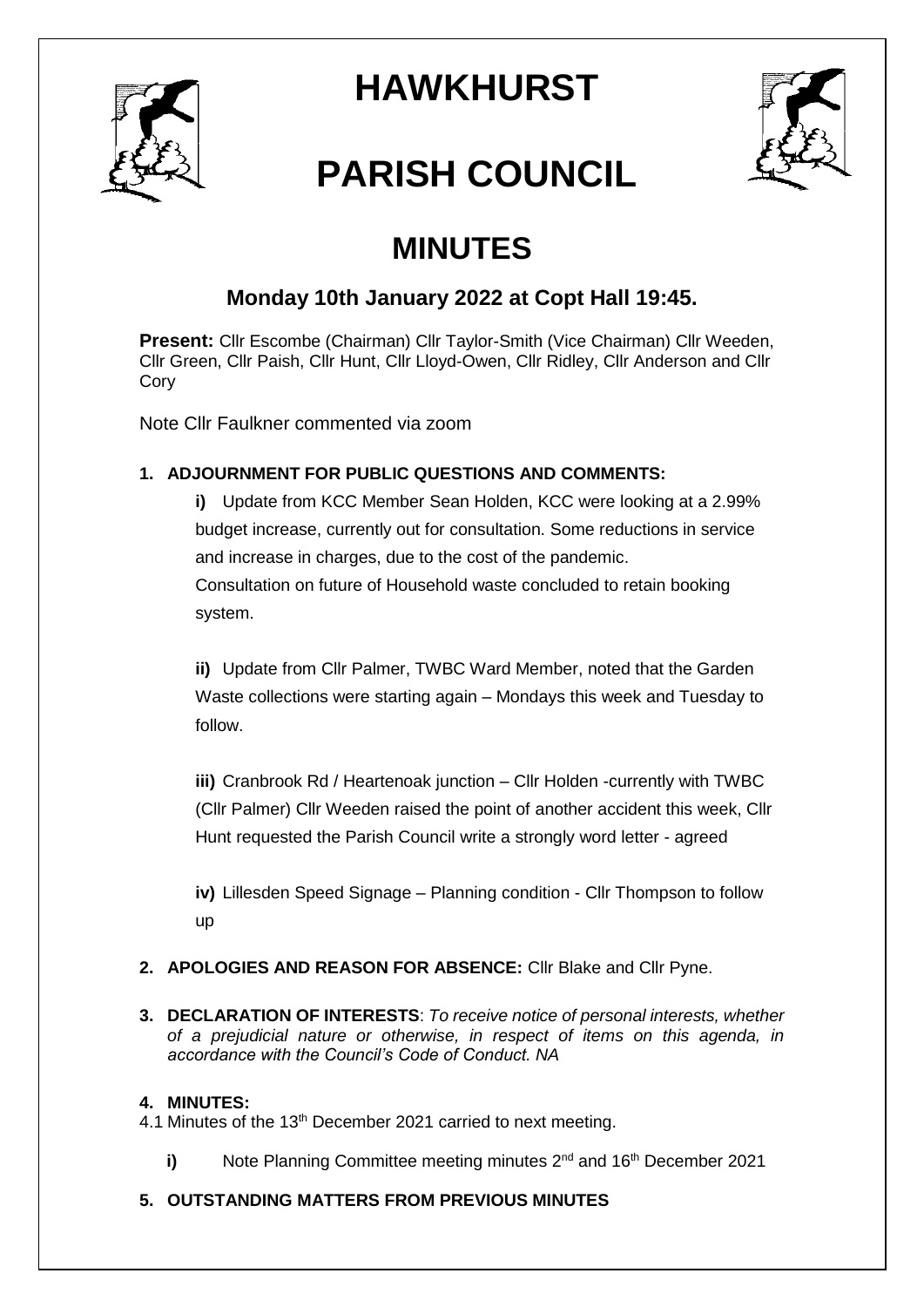- **i) Hawkhurst Broadband - Community Interest Company –** (14.12.20/5.7) Clerk arranging meeting with KCC and report to SAP.
- **ii) Update on KGV boiler (17.6.2021/6.6) -** Cllr Paish led a discussion that conclude with the need for a report to FAS – January 2022.
- **iii) Verbal update on the Hawkhurst Golf Club planning appeal (**19.7.21/6.2) Cllr Escombe awaiting decision.
- **iv) Update on Chairman's Group meeting (16.8.21/6.2) –** Standing Orders, Financial Regulations and Committee Terms of Reference – Clerk final refinements, will report to next meeting

#### **6. MATTERS FOR FURTHER DISCUSSION:**

6.1 **Council Budget 2022/23** – Cllr Escombe introduced the report and following a discussion which noted the Precept increased by 7% but due to the increase in the Tax Base the impact on resident's / tax bands was 3.8%.

Cllr Escombe proposed and Cllr Weeden seconded to approve 2022/23 budget as attached and the Parish Precept of £249,321.

Agreed unanimously

Note Clerk submitted request to TWBC and acknowledged on 11<sup>th</sup> January 2022

6.2 **Council Reserves update –** Cllr Escombe introduced the report and following a discussion

- Ring Fenced reserves KGV Trust £8,911.47 are earmarked for the KGV boiler replacement
- Allocated reserves Football pitches £40,000, some of these reserves may need to be used for the appointment of a Drainage Consultant
- General reserves £45,000, of which £4,000 has been allocated for legal advice

The setting of the 2022/23 budget has an impact on the reserves;

- General Reserves use £32,052 for the Parish Office in 2021/22, this to be replaced in 2022/23
- Any underspend of the Cemetery Restoration project in 2021/22 should be set aside for the completion of the project in earmarked reserves
- Any other underspend in the KGV drainage project in 2021/22 should be set aside for the completion of the project in earmarked reserves
- Any other underspend in the War Memorial 2021/22 budget should be set aside for the War Memorial earmarked reserves
- Any general underspend at the end of the 2021/22 financial year is allocated to General Reserves to be re-allocated

| Cllr Escombe proposed and Cllr Green seconded to note the above Council<br>Reserves as; |                     |             |
|-----------------------------------------------------------------------------------------|---------------------|-------------|
| <b>Item</b>                                                                             | <b>Project</b>      | August 2021 |
| <b>Ring Fenced</b>                                                                      |                     |             |
| <b>War Memorial</b>                                                                     | <b>War Memorial</b> | £3,375.00   |
|                                                                                         | refurbishment       |             |
| <b>KGV Trust</b>                                                                        | <b>Work to KGV</b>  | £8,911.47   |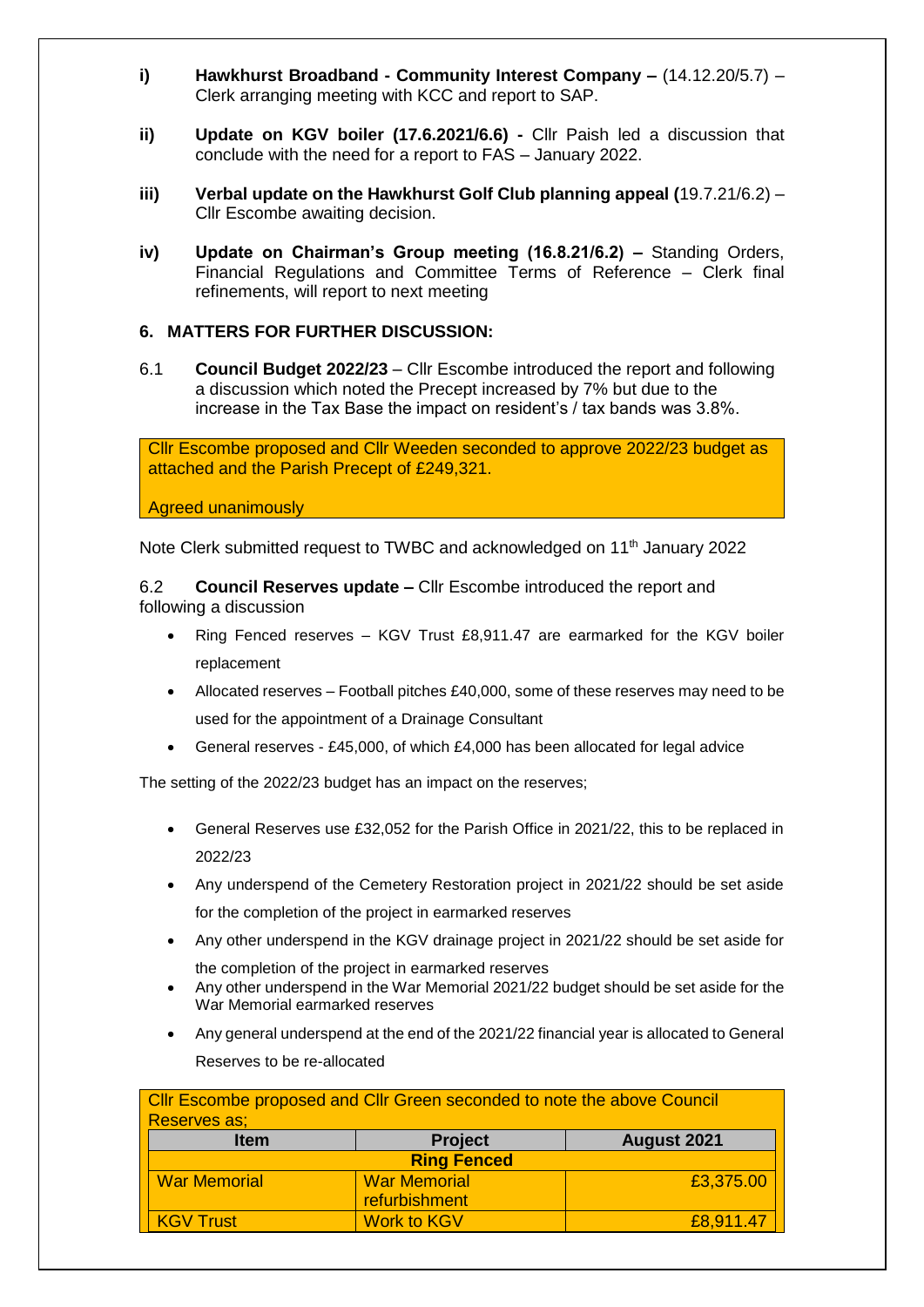| <b>Allocated</b>                                      |                          |             |  |  |
|-------------------------------------------------------|--------------------------|-------------|--|--|
| <b>Community and Sports</b><br><b>Centre building</b> | <b>Project costs</b>     | £86,687.45  |  |  |
| <b>Football pitches</b>                               | Work to football pitches | £40,000.00  |  |  |
| <b>General Reserves</b>                               |                          |             |  |  |
| <b>General Reserves</b>                               |                          | £45,000.00  |  |  |
| <b>Total</b>                                          |                          | £183,973.92 |  |  |
| <b>Agreed unanimously</b>                             |                          |             |  |  |

6.3 **KALC Community Awards** – Clerk noted that the closing date was the 14th February 2022, we can consider them at the Council meeting 21<sup>st</sup> February 2022 and then forward to KALC.

#### **7. REPORTS OF COMMITTEE CHAIRMEN AND UPDATES**

- 7.1 Facility and Services Committee next meeting  $17<sup>th</sup>$  January 2022
- 7.2 Planning Committee  $-2^{nd}$  and 16th December 2021 Cllr Escombe nothing to add.
- 7.3 Community and Sports Centre Committee next meeting  $20<sup>th</sup>$  January 2022
- 7.4 Strategy, Administration and Projects next meeting 14<sup>th</sup> February 2022

#### **8. Finance**

| 8.1 Financial position            |    |                          |                       |
|-----------------------------------|----|--------------------------|-----------------------|
| Accounts for payment              | £  |                          | 1,358.99 to 10.01.21  |
| Payment received                  | £  |                          | 1,399.92 to 30.10.21  |
| <b>Net Expenditure</b>            | £  | 40.93                    |                       |
| <b>Cambridge &amp; Counties</b>   | £. | 89,379.55 to 30.04.21    |                       |
| <b>Cambridge Building Society</b> | £  |                          | 84,635.37 to 31.12.20 |
| <b>Lloyds Current</b>             | £. | 10,100.00 to 30.11.21    |                       |
| <b>Lloyds Access Reserve</b>      |    | £ 107,819.06 to 30.11.21 |                       |

8.2 Agreement to pay payments schedule – the payment schedule was circulated plus 3 contractor's payments and the hedge trimming payment.

| Cllr Taylor-Smith proposed and Cllr Green seconded to approve the payments |  |
|----------------------------------------------------------------------------|--|
| schedue as circulated plus the 4 extra payments discussed                  |  |

Agreed unanimously

#### **9. CORRESPONDENCES**

| No | From                 | <b>Issue</b>                                       | <b>Action</b>                                                                                                                          |
|----|----------------------|----------------------------------------------------|----------------------------------------------------------------------------------------------------------------------------------------|
|    | Various<br>residents | Complaints about state of<br>Cemetery burial plots | Suggest we give general<br>notice, then remove and<br>store the "plastic items" in<br>Cemetery store for collection.<br>Discuss at FAS |